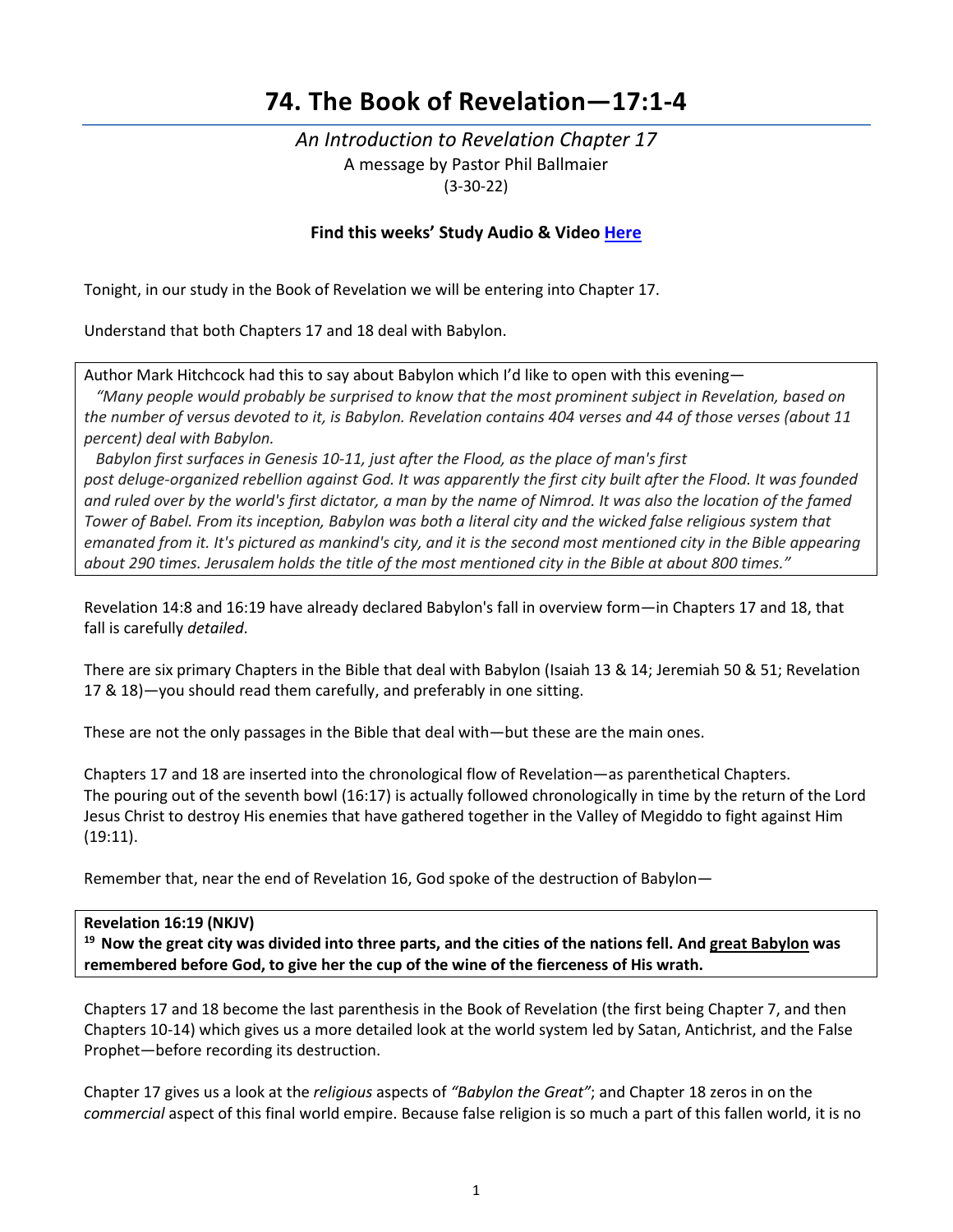surprise that it will play a major role in the end times—especially when it comes to establishing the final world governing empire.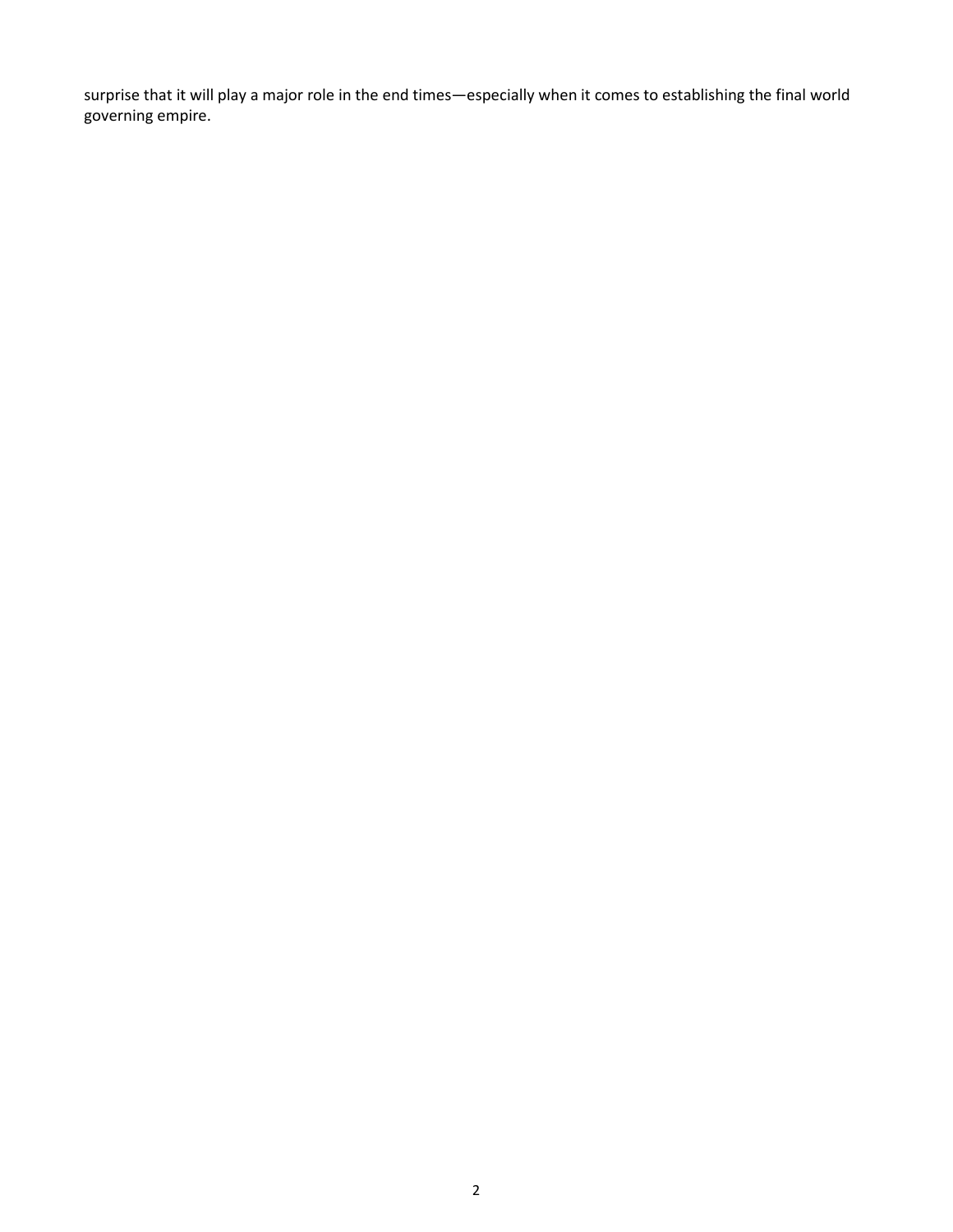One author put it this way—

 *"That ultimate expression of false religion will be an essential element of Antichrist's final world empire, in holding together his military, economic, and political structure. Only religion can unite the world in the most compelling way. Politics, economics, even military force are unable to overcome the world's cultural diversity. Only religion, with its appeal to the supernatural, can transcend the physical, geographical, historical, economic, and cultural barriers to world unity."* 

Revelation 17:1-6 (NKJV)<br><sup>1</sup> Then one of the seven angels who had the seven bowls came and talked with me, saying to me, "Come, I will **show you the judgment of the great harlot who sits on many waters,** 

**2 with whom the kings of the earth committed fornication, and the inhabitants of the earth were made drunk with the wine of her fornication." 3 So he carried me away in the Spirit into the wilderness. And I saw a woman sitting on a scarlet beast** *which was* **full of names of blasphemy, having seven heads and ten horns. 4 The woman was arrayed in purple and scarlet, and adorned with gold and precious stones and pearls, having in her hand a golden cup full of abominations and the filthiness of her fornication. 5 And on her forehead a name** *was* **written: MYSTERY, BABYLON THE GREAT, THE MOTHER OF HARLOTS AND OF THE ABOMINATIONS OF THE EARTH. 6 I saw the woman, drunk with the blood of the saints and with the blood of the martyrs of Jesus. And when I saw her, I marveled with great amazement.** 

Now as we come to Chapter 17, the very first thing we are introduced to is a woman riding on a scarlet beast. Just who she is has been a matter of speculation and debate for centuries.

Let's see if we can gather some clues from the text that might help us determine *who* this woman is—or more specifically *what* she represents.

# **1. First of all, she is called a "harlot" who led the nations into spiritual fornication (spiritual unfaithfulness to the true and living God).**

This is an important clue because it describes someone who is unfaithful to God—while presenting themselves as *being* faithful to Him. In other words, a person can't be unfaithful to someone unless they have made a commitment to them in some way—either they're engaged or married to them.

#### Ray Stedman—

*"The symbolism of spiritual adultery is not ordinarily used of heathen nations who know not God, but always of people who outwardly carry the name of God while actually worshiping and serving other gods. The concept of spiritual adultery is frequently used in describing the apostasy of Israel (Ezekiel 16 and 23; and all of Hosea)…"* 

Under the Old Covenant, God called Israel "His wife" and demanded fidelity from her as any husband would of his wife—

### **Exodus 34:12-16 (NKJV)**

 $12$  Take heed to yourself, lest you make a covenant with the inhabitants of the land where you are going, lest it be a snare in your midst. 13 But you shall destroy their altars, break their *sacred* pillars, and cut down their wooden images <sup>14</sup> (for you shall worship no other god, for the LORD, whose name is Jealous, is a jealous God),<br><sup>15</sup> lest you make a covenant with the inhabitants of the land, and they play the harlot with their gods and m sacrifice to their gods, and *one of them* invites you and you eat of his sacrifice, 16 and you take of his daughters for your sons, and his daughters play the harlot with their gods and make your sons play the harlot with their gods.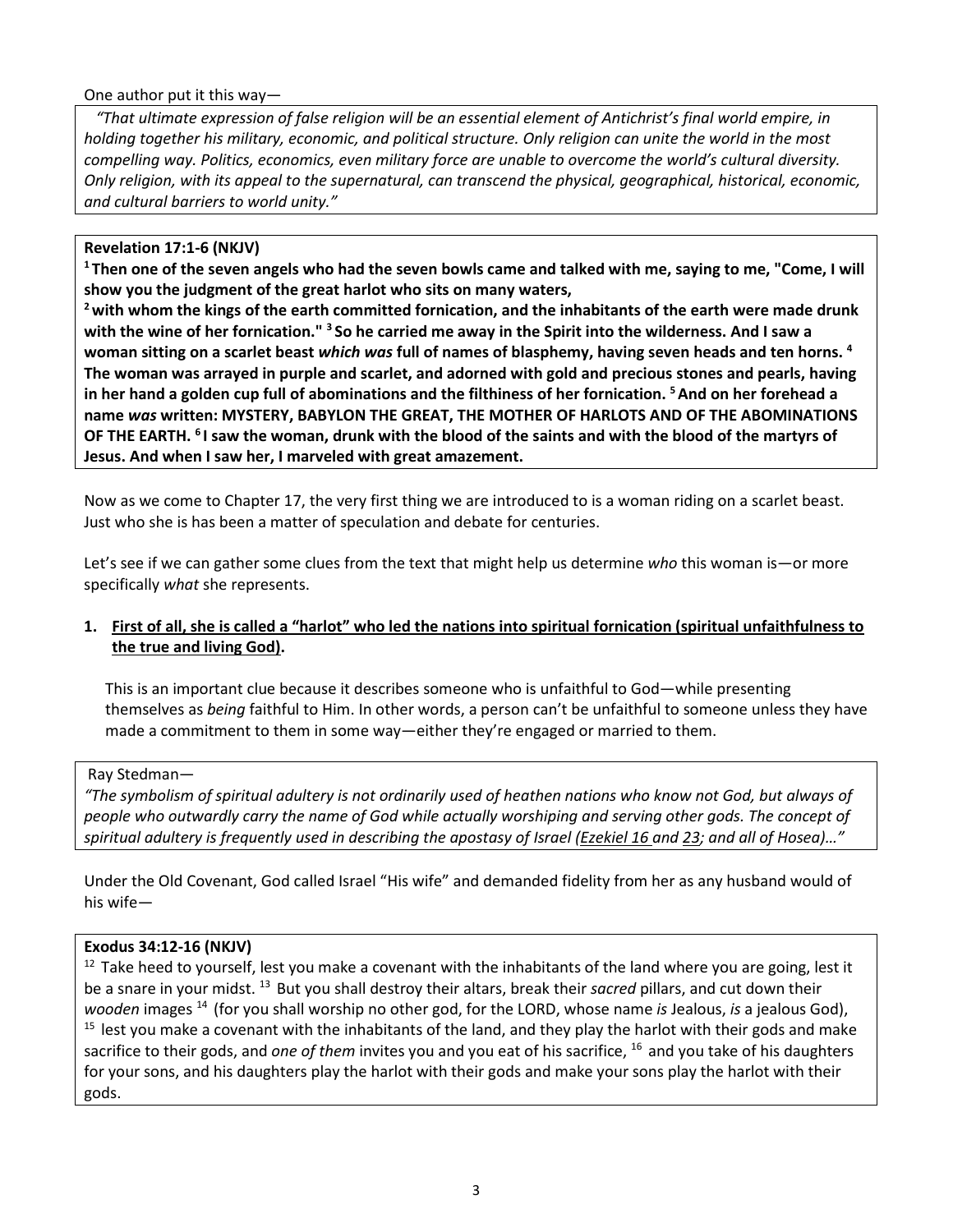# **2. Her influence reaches around the world.**

Whatever she is—she's not local—she's global.

# **3. Don't confuse the woman with the beast she rides.**

She is seated on the beast which means she is steering and controlling the beast much like a rider on a horse would dominate and control and steer the direction of that horse.

Here's the thing we must understand—in the beginning, she rides and controls the beast—but only for a time.

Initially, the **'beast'** (the 10-region world government) tolerates and even appears to 'partner' with her ('her' being the religious harlot or 'world church'—i.e., ecclesiastical, or religious Babylon) during the first half of the Tribulation Period. But after the power of this global government is solidified, they turn on her, destroy her and replace her with the Antichrist as their global leader (much like Hitler used the Christian church in Germany to gain power before he outlawed it and replaced with the Reich Church with himself as 'lord' or leader).

We read about this in Revelation 17:16-17—

# **Revelation 17:16-17 (NKJV)**

**16 And the ten horns which you saw on the beast, these will hate the harlot, make her desolate and naked, eat her flesh and burn her with fire. 17 For God has put it into their hearts to fulfill His purpose, to be of one mind, and to give their kingdom to the beast, until the words of God are fulfilled.** 

So again, the 'beast' (Antichrist and his 10 kings) tolerates and uses this religious harlot during the first half of the Tribulation Period to gain power for their new world government.

Once their power is solidified—they no longer need her and so they turn on her (the harlot/world church) and destroy her starting at the mid-point of the Tribulation Period and extending into the second half of the Tribulation Period—in order so the Antichrist can establish his own religion where he is worshipped as God. (Matthew 24:15; 2 Thessalonians 2:4)

- Ecclesiastical Babylon is destroyed at the *beginning* of the last three and one-half years of the Great Tribulation.
- Commercial Babylon is destroyed at the *end* of the last three and one-half years of the Great Tribulation right before Jesus' Second Coming.

### **4. This harlot is dressed in purple, scarlet, gold and jewels.**

In other words, she is unashamedly wealthy, expensively adorned and outwardly attractive—to the world.

When the world honors and thinks the Church is beautiful—that's always a problem for the Church of Jesus Christ.

### **5. She carries in her hand a golden cup.**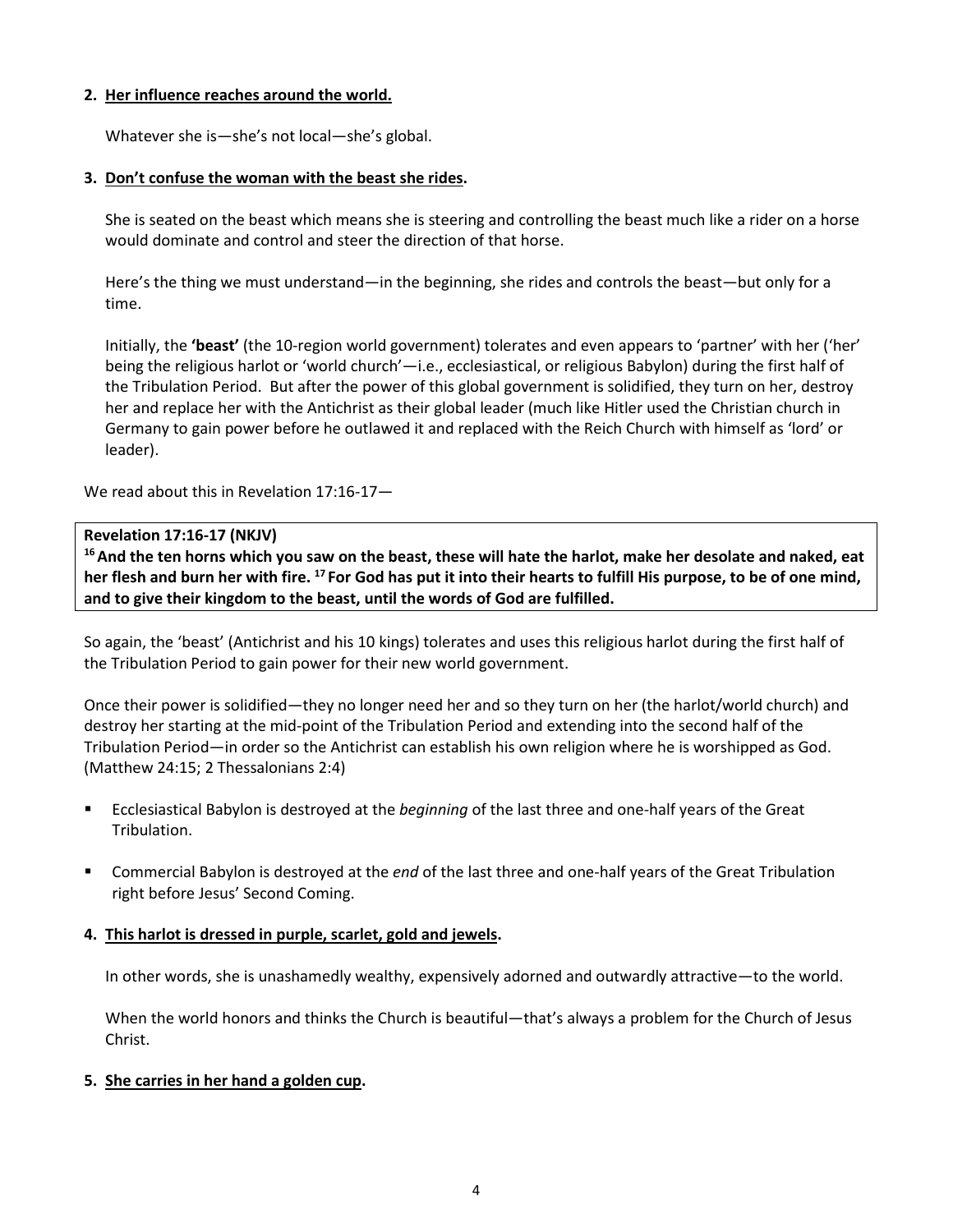**Revelation 17:4 (NKJV)**<br><sup>4</sup> The woman was arrayed in purple and scarlet, and adorned with gold and precious stones and pearls, **having in her hand a golden cup full of abominations and the filthiness of her fornication.**

A golden cup is shiny, precious, and beautiful to behold—something in the O.T. that was used in the worship of God in the Temple.

However, a golden cup was not used when Jesus first instituted communion since those in the upper room that night were simple fishermen—a golden goblet was the cup of a king (check out the movie, 'Indiana Jones and the Last Crusade').

In other words, the true Church of Jesus Christ would never be in possession of such an ornate and expensive cup to use in the worship of God—and yet we see this harlot holding such a golden cup—but one that's filled with abominations.

Many commentators associate this golden cup with the golden chalice used by the Roman Catholic Church (RCC) during the Mass. The Roman Catholic Mass is a blasphemous rite that claims that during the Mass the elements (bread and wine) are miraculously transformed into the substance of Christ's body and blood so that they are no longer bread and wine (although they still appear to be).

This process is referred to as **transubstantiation** meaning *"change of substance."*

After the bread and wine are *'transformed'* into the actual body and blood of Christ at each celebration of the Mass—they are then offered to God as a new sacrifice of Christ for sins. This means, in Roman Catholic theology, the priests literally handle Christ's body and that the mass is a constant reenactment of Christ's sacrifice (Catholics deny this by saying it is simply a 'bloodless representation'—a *"symbolic offering"*).

But according to Compendium of the Catechism of the Catholic Church—*"The Eucharist is the very sacrifice of the Body and Blood of the Lord Jesus which he instituted to perpetuate the sacrifice of the cross throughout the ages until his return in glory."*

In Roman Catholic theology, the Eucharist (which means *"thanksgiving"*)—is *efficacious* meaning it has the power to produce a desired effect—and the desired effect is salvation!

The RCC teaches that when Catholics partake of 'Holy Communion' it earns them *installments of "grace"* which (along with keeping the other sacraments) accrue and someday will be sufficient for the *purchasing* of salvation for the faithful Catholic who remains in good standing with the Church.

In Roman Catholicism salvation is *sacramental* (earned thru participation in a sacred ritual or rituals or other sacred practices) as opposed to what the Bible actually says about salvation—that it is a free gift that we receive through our faith in Christ alone. (Ephesians 2:8-9)

The Eucharist (having been transformed into Christ's body)—is then placed on display in a little standing chamber/holder called a *[monstrance](http://rs6.net/tn.jsp?t=pjmwkzbab.0.t5luwzbab.r49t9yaab.1&ts=S0212&p=http%3A%2F%2Fwww.catholicconcerns.com%2FPresence.html)* to then be worshipped as the Lord Jesus Christ Himself by the Catholic Mass participants.

When Catholics partake of the Eucharist, they believe they are literally consuming the body of Jesus and that by ingesting the Eucharist (eating the body of Christ) they believe that this brings them everlasting life.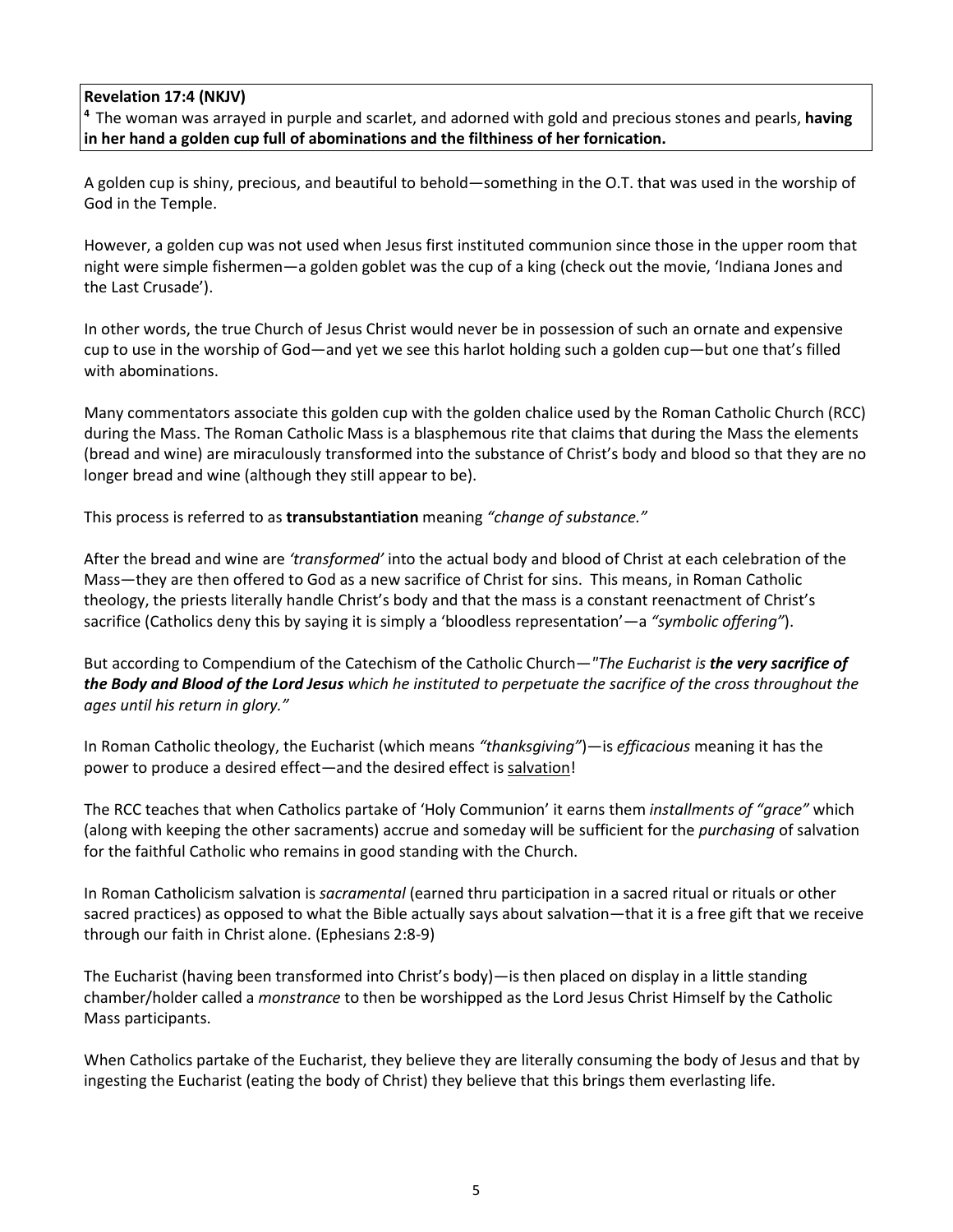To justify this belief, they point to Jesus' words in John's gospel Chapter 6—

### **John 6:48, 51 (ESV)**

**48 I am the bread of life…51If anyone eats of this bread, he will live forever. And the bread that I will give for the life of the world is my flesh."** 

And so, the RCC takes these words of Jesus *literally* as referring to His physical body—even though Jesus went on to say—

#### **John 6:63 (NKJV)**

**63 It is the Spirit who gives life; the flesh profits nothing. The words that I speak to you are spirit, and they are life.**

Now, we evangelicals believe that the Lord's Supper (Communion) *is* a spiritual experience—but that the bread and wine are not *transubstantiated* (turned into the actual body and blood of Christ) as Roman Catholics believe. The belief that Jesus' body needs to be sacrificed again and again for sins is utter blasphemy since the Bible clearly teaches—

#### **Hebrews 10:10 (NKJV)**

10 …we have been sanctified [saved, justified] through the offering of the body of Jesus Christ once *for all.*

#### **Hebrews 9:28 (NKJV)**

 $28$  so Christ was offered once to bear the sins of many...

#### **John 19:30 (NKJV)**

 $30$  So when Jesus had received the sour wine, He said, "It is finished!" And bowing His head, He gave up His spirit.

All of this means that the Roman Catholic mass is an abomination because it is a constant offering of Christ's body and blood as atonement for sin—or in other words, that Jesus offering of Himself on Calvary's Cross once wasn't sufficient to pay for the sins of humanity.

### **6. She has a mystery title—"Mystery, Babylon the Great."**

This clue links whoever she is spiritually (and in a mysterious way) to the Babylon of Nimrod in Genesis 10-11 (we'll talk about that next time).

### **7. She is not only a harlot (a prostitute)—she is the mother of all (spiritual) harlots.**

This means she has given birth to spiritual children that follow her in her spiritual unfaithfulness to God (*idolatry*). In fact, she doesn't just have some children (spiritual offspring)—she is the source or *'fountainhead'* of all false religious systems starting with the Tower of Babel (which later became Babylon).

However, I would trace her influence back even further to the 'mother of all lies' that Satan told Eve in the Garden of Eden.

# **8. She is a major persecutor of true believers—in fact it says,** *"she is drunk with their blood."*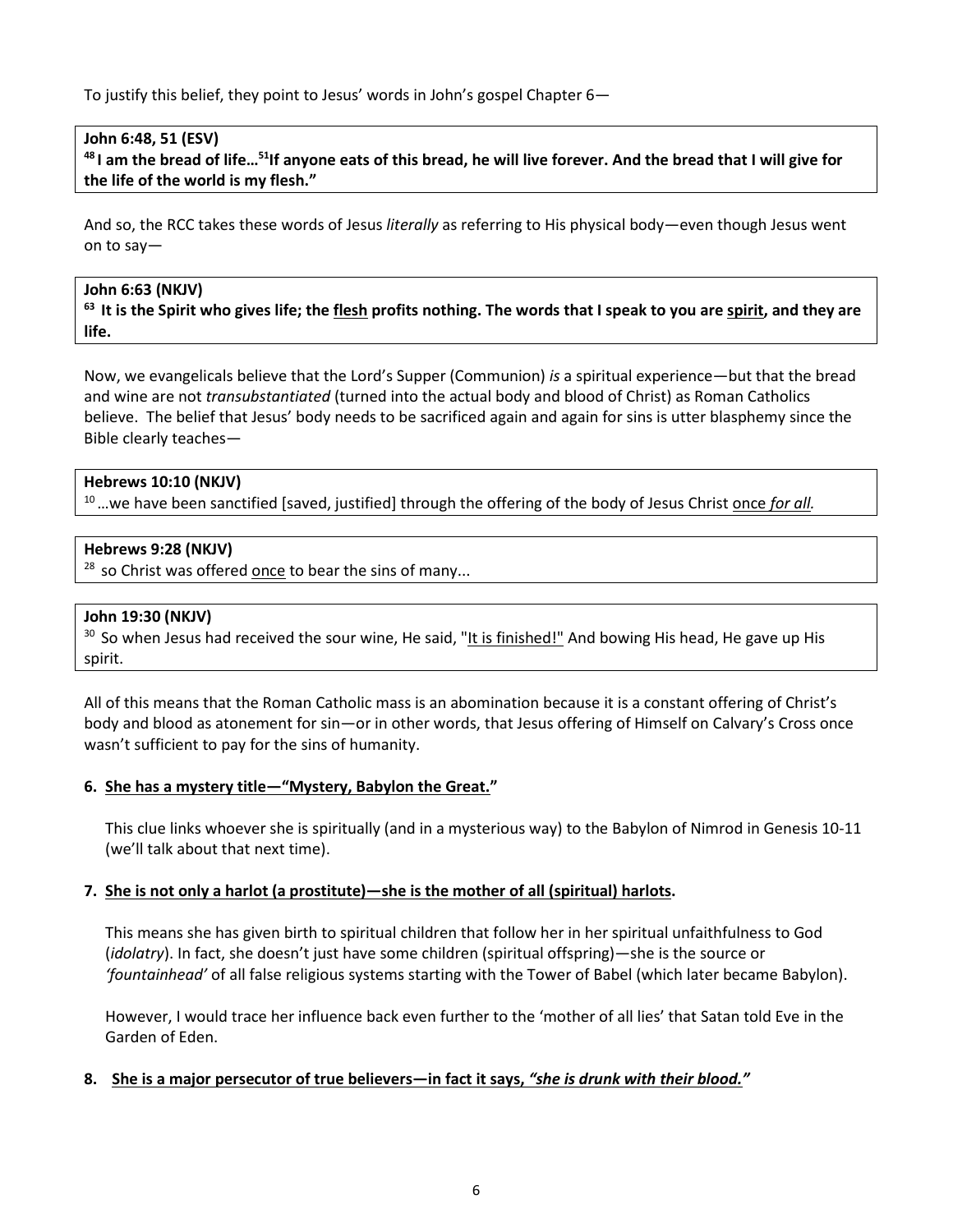In other words, she hasn't just "tasted" their blood (a little persecution) she is *intoxicated* by the blood of the saints of God—which means she has slaughtered (martyred) millions of true believers in Jesus Christ over the centuries.

# **9. She is associated with a city sitting on 7 hills or mountains.**

Many believe that's a reference to the city of Rome which is built on 7 hills (each given a name).

# **10. The great city that she's linked to rules over the kings of the earth.**

Now, in John's day that was a no brainer—Rome had conquered the world, Rome ruled over the kings of the earth and Rome was built on 7 hills. The Vatican to this day is a separate nation—yes within Rome but a sovereign nation with its own diplomatic embassies in every major nation around the world.

For your information—there is no organization in the world that has murdered more true Christians than has the RCC (according to Catholic historians like Will Durant). One pope in one afternoon murdered more Christians than all the Roman emperors put together. Most of the history of Europe is the history of the RCC—and in particular the history of the pope's struggles for power.

They had their own standing armies and because they controlled so many other kings in Europe—they controlled their armies as well. The RCC martyred millions who dared oppose the pope's authority over their lives or dared to speak out against their immoralities and heresies.

Rome was given the nickname centuries ago, "City of Bastards" because more illegitimate children were born to the popes, cardinals, bishops, priests and nuns than in any other city in the world.

It was no secret (it was common knowledge) that there were more prostitutes and mistresses in Rome than any other city because of all the *'celibate'* Christian clergy that resided there.

And when Martin Luther (who was himself a Catholic monk), when he finally got to visit the 'holy city' of Rome—he was completely disillusioned and flat out disgusted by all the immorality going on among the clergy (including rampant homosexuality).

What further incensed him was how the RCC was selling *indulgences* (buying your forgiveness in advance for whatever sin you wanted to commit)—that when he came back to Germany, he nailed his 95 theses (reforms) on the Castle Church door in Wittenberg and launched the Protestant Reformation.

One author put it this way—

 "The Protestant Reformation began in Wittenberg, Germany, on October 31, 1517, when Martin Luther, a teacher and a monk, published a document he called '*Disputation on the Power of Indulgences*, or *95 Theses'*. The document was a series of 95 ideas about Christianity that he invited people to debate with him. These ideas were controversial because they directly contradicted the Catholic Church's teachings."

With regard to this woman in Revelation 17 representing the Roman Catholic Church—Dave Hunt's book, *A Woman Rides the Beast* is a must read on this subject.

I personally believe that this harlot called **"Mystery Babylon"** is bigger than just the RCC—she is called the *"Mother of all Harlots"* on the face of the earth.